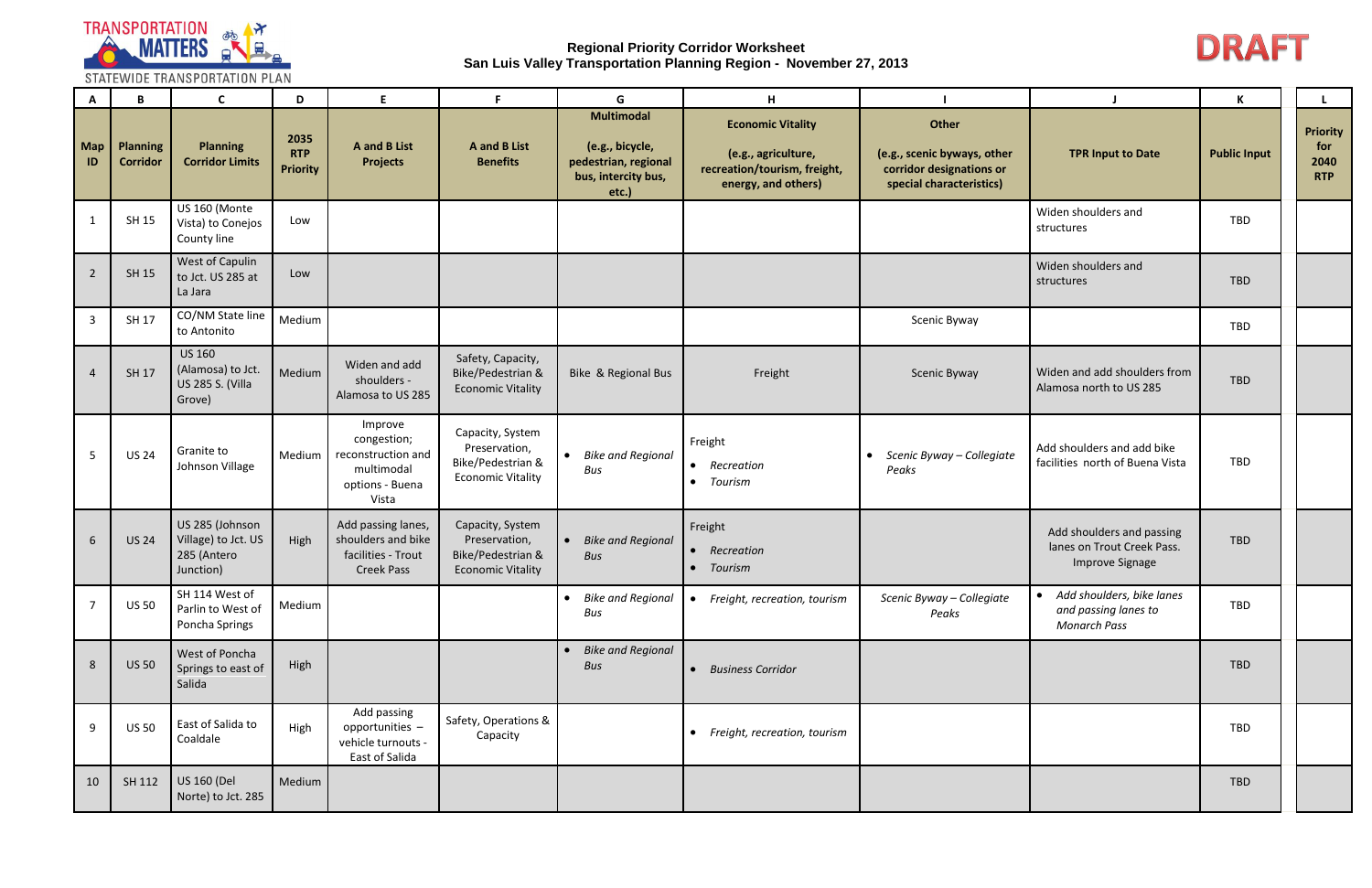

STATEWIDE TRANSPORTATION PLAN

| A         | B                                  | $\mathsf{C}$                                                          | D                                     | E.                                                      | F.                                                                 | G                                                                                            | H                                                                                                      |                                                                                              |                                                                                                                                                                         | Κ                   |                                              |
|-----------|------------------------------------|-----------------------------------------------------------------------|---------------------------------------|---------------------------------------------------------|--------------------------------------------------------------------|----------------------------------------------------------------------------------------------|--------------------------------------------------------------------------------------------------------|----------------------------------------------------------------------------------------------|-------------------------------------------------------------------------------------------------------------------------------------------------------------------------|---------------------|----------------------------------------------|
| Map<br>ID | <b>Planning</b><br><b>Corridor</b> | <b>Planning</b><br><b>Corridor Limits</b>                             | 2035<br><b>RTP</b><br><b>Priority</b> | <b>A</b> and <b>B</b> List<br><b>Projects</b>           | <b>A</b> and <b>B</b> List<br><b>Benefits</b>                      | <b>Multimodal</b><br>(e.g., bicycle,<br>pedestrian, regional<br>bus, intercity bus,<br>etc.) | <b>Economic Vitality</b><br>(e.g., agriculture,<br>recreation/tourism, freight,<br>energy, and others) | Other<br>(e.g., scenic byways, other<br>corridor designations or<br>special characteristics) | <b>TPR Input to Date</b>                                                                                                                                                | <b>Public Input</b> | <b>Priority</b><br>for<br>2040<br><b>RTP</b> |
| 11        | SH 112                             | US 285 to Jct. SH<br>17 (Hooper)                                      | Medium                                |                                                         |                                                                    |                                                                                              |                                                                                                        |                                                                                              | Widen structures and make<br>safety improvements from Del<br>Norte to Center;<br>Overlay and add shoulders<br>from Center to Hooper                                     | TBD                 |                                              |
| 12        | SH 114                             | US 50 East of<br>Gunnison to Jct.<br><b>US 285</b><br>(Saguache)      | Low                                   |                                                         |                                                                    |                                                                                              |                                                                                                        |                                                                                              |                                                                                                                                                                         | <b>TBD</b>          |                                              |
| 13        | SH 136                             | US 285 (La Jara)<br>to Sanford                                        | Low                                   |                                                         |                                                                    |                                                                                              |                                                                                                        |                                                                                              | Widen bridge at MP 1.08, a<br>mile from La Jara at Richfield<br>Canal                                                                                                   | TBD                 |                                              |
| 14        | SH 142                             | US 285 west of<br>Romeo to Jct. SH<br>159 (San Luis)                  | Low                                   |                                                         |                                                                    |                                                                                              |                                                                                                        | Scenic Byway                                                                                 | Widen shoulders                                                                                                                                                         | <b>TBD</b>          |                                              |
| 15        | SH 149                             | US 160 (South<br>Fork) to<br>Mineral/Hinsdale<br>County line          | Low                                   |                                                         |                                                                    | <b>Bike touring</b><br>$\bullet$                                                             | • Freight, mining, forestry,<br>tourism, safe transport to<br>schools                                  | Scenic Byway                                                                                 | Widen rail ROW and shoulders<br>from Creede to South Fork<br>Only access to town<br>$\bullet$<br>Should be a medium<br>$\bullet$<br>Priority<br>Widen and add shoulders | TBD                 |                                              |
| 16        | SH 150                             | US 160 to Great<br>Sand Dunes<br><b>National Park</b><br>and Reserve  | High                                  |                                                         |                                                                    |                                                                                              | Tourism - Sand Dunes                                                                                   | Scenic Byway                                                                                 |                                                                                                                                                                         | TBD                 |                                              |
| 17        | SH 159                             | Colorado/New<br>Mexico state line<br>to Jct. US 160<br>(Fort Garland) | Medium                                |                                                         |                                                                    |                                                                                              |                                                                                                        | Scenic Byway                                                                                 | Overlay from Ft. Garland to<br><b>New Mexico</b>                                                                                                                        | TBD                 |                                              |
| 18        | <b>US 160</b>                      | Archuleta/Miner<br>al County Line to<br>West of South<br>Fork         | Medium                                | Widen and add<br>shoulders - Wolf<br>Creek at Park Pass | Safety, Capacity,<br>Bike/Pedestrian &<br><b>Economic Vitality</b> |                                                                                              | • Energy, Freight                                                                                      |                                                                                              |                                                                                                                                                                         | TBD                 |                                              |

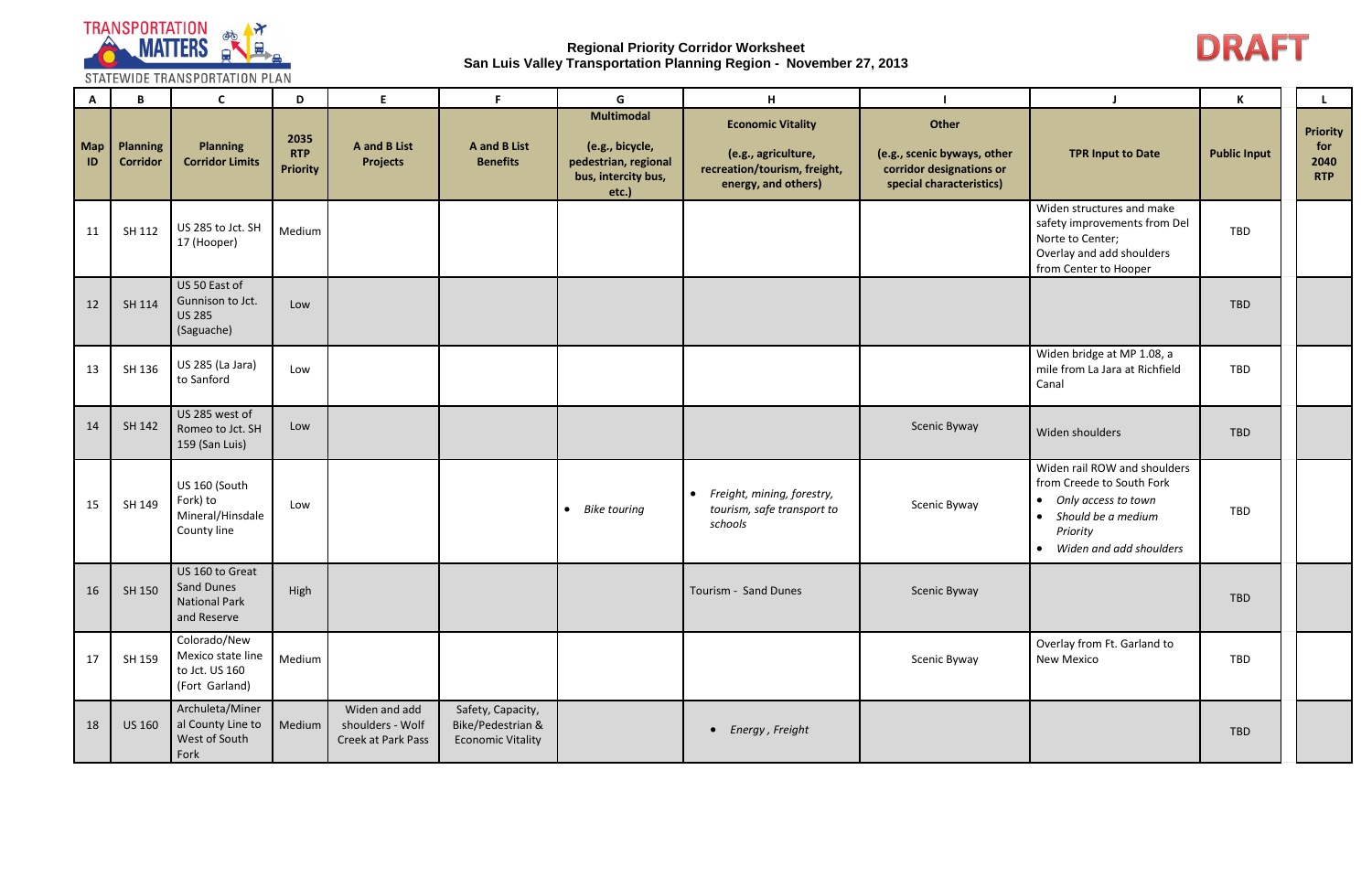

STATEWIDE TRANSPORTATION PLAN

| $\mathsf{A}$ | B                                  | $\mathsf{C}$                                                       | D                                     | E.                                                                                                                                                                                                                                                | F.                                                                                | G                                                                                            | H                                                                                                      |                                                                                              |                                                                                                                                                                                              | K                   |                                              |
|--------------|------------------------------------|--------------------------------------------------------------------|---------------------------------------|---------------------------------------------------------------------------------------------------------------------------------------------------------------------------------------------------------------------------------------------------|-----------------------------------------------------------------------------------|----------------------------------------------------------------------------------------------|--------------------------------------------------------------------------------------------------------|----------------------------------------------------------------------------------------------|----------------------------------------------------------------------------------------------------------------------------------------------------------------------------------------------|---------------------|----------------------------------------------|
| Map<br>ID    | <b>Planning</b><br><b>Corridor</b> | <b>Planning</b><br><b>Corridor Limits</b>                          | 2035<br><b>RTP</b><br><b>Priority</b> | <b>A</b> and <b>B</b> List<br><b>Projects</b>                                                                                                                                                                                                     | <b>A</b> and <b>B</b> List<br><b>Benefits</b>                                     | <b>Multimodal</b><br>(e.g., bicycle,<br>pedestrian, regional<br>bus, intercity bus,<br>etc.) | <b>Economic Vitality</b><br>(e.g., agriculture,<br>recreation/tourism, freight,<br>energy, and others) | Other<br>(e.g., scenic byways, other<br>corridor designations or<br>special characteristics) | <b>TPR Input to Date</b>                                                                                                                                                                     | <b>Public Input</b> | <b>Priority</b><br>for<br>2040<br><b>RTP</b> |
| 19           | <b>US 160</b>                      | West of South<br>Fork to east of<br>Monte Vista                    | Medium                                |                                                                                                                                                                                                                                                   |                                                                                   | • Train Transit                                                                              | Freight<br>$\bullet$                                                                                   | Scenic Byway                                                                                 | Add left turn lanes to<br>intersection of US-160 and<br>County Road 14 and County<br>Road 19; A short line railroad<br>transit service would reduce<br>demand on US 160 and help<br>tourism. | <b>TBD</b>          |                                              |
| 20           | <b>US 160</b>                      | West of Monte<br>Vista to east of<br>Alamosa                       | High                                  | Improve Rio<br>Grande Bridge,<br>realign road,<br>bike/pedestrian<br>facilities in<br>Alamosa from 4th<br>st, to SH 17;<br>expand to 4 lanes<br>and add bike<br>facilities east of<br>Alamosa; Add<br>signal and<br>reconfigure lanes<br>at SH 17 | Safety, Capacity,<br>Operations,<br>Bike/Pedestrian &<br><b>Economic Vitality</b> | • Train Transit                                                                              | Freight<br>$\bullet$                                                                                   |                                                                                              | Expand to 4 lanes from Monte<br>Vista to Alamosa with bike<br>facilities. A short line railroad<br>transit service would reduce<br>demand on US 160 and help<br>tourism.                     | <b>TBD</b>          |                                              |
| 21           | <b>US 160</b>                      | East of Alamosa<br>to Jct. SH 150                                  | Medium                                |                                                                                                                                                                                                                                                   |                                                                                   | • Train Transit                                                                              | Freight                                                                                                |                                                                                              | A short line railroad transit<br>service would reduce demand<br>on US 160 and help tourism.                                                                                                  | <b>TBD</b>          |                                              |
| 22           | <b>US 160</b>                      | Jct. SH 150 to<br>east of La Veta<br>Pass                          | Medium                                |                                                                                                                                                                                                                                                   |                                                                                   | • Train Transit                                                                              | • Freight                                                                                              | Scenic Byway                                                                                 | A short line railroad transit<br>service would reduce demand<br>on US 160 and help tourism.                                                                                                  | <b>TBD</b>          |                                              |
| 23           | <b>US 285</b>                      | Colorado/New<br>Mexico state line<br>to 2 miles s/o US<br>160      | High                                  |                                                                                                                                                                                                                                                   |                                                                                   |                                                                                              |                                                                                                        | Scenic Byway                                                                                 | Overlay US-285 Antonito North                                                                                                                                                                | <b>TBD</b>          |                                              |
| 24           | <b>US 285</b>                      | 2 miles s/o US<br>160 (Alamosa) to<br>Jct. of US 160 in<br>Alamosa | High                                  |                                                                                                                                                                                                                                                   |                                                                                   |                                                                                              |                                                                                                        |                                                                                              |                                                                                                                                                                                              | <b>TBD</b>          |                                              |